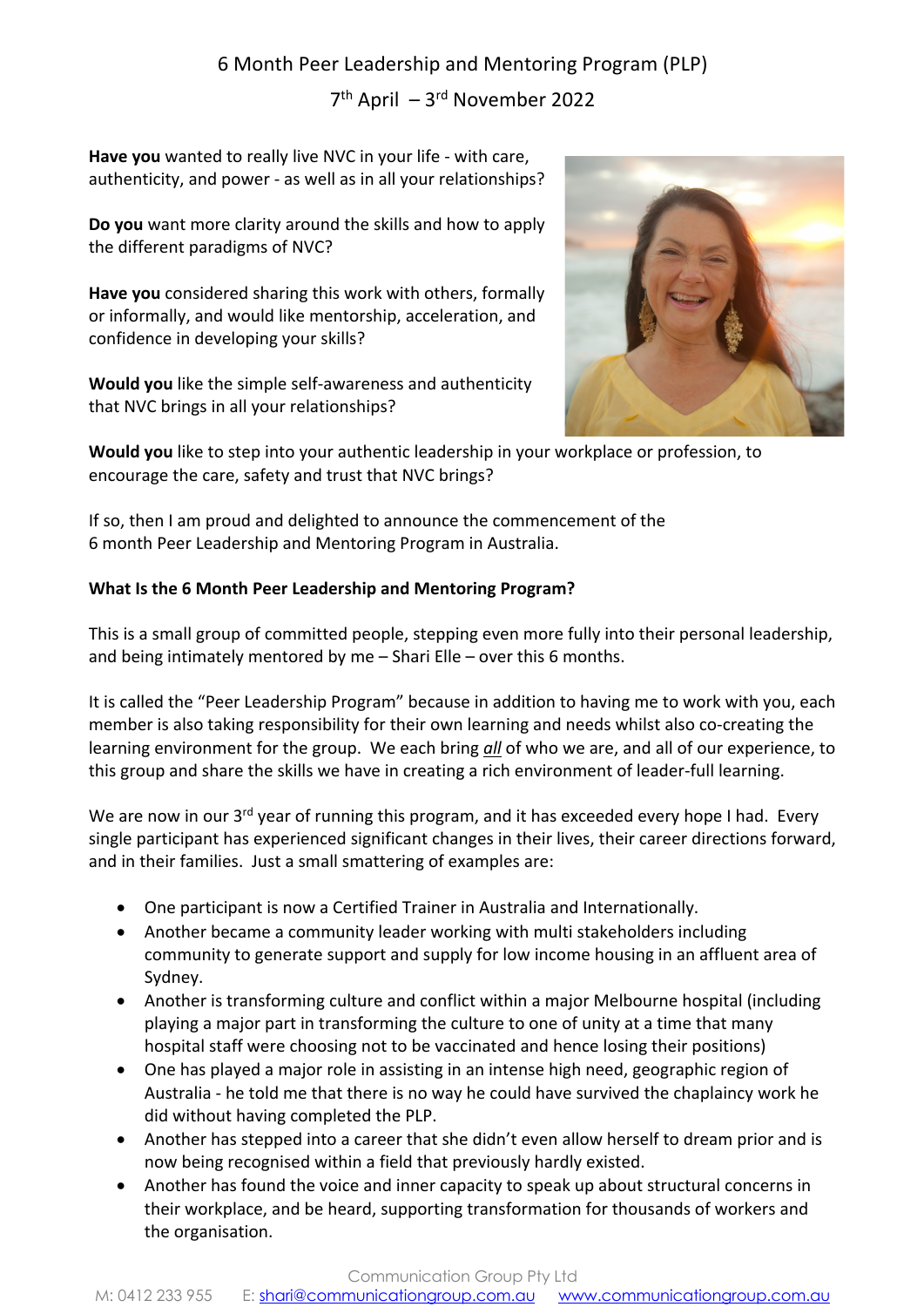And almost all participants have affected the quality of their own inner peace and alignment, and have enhanced connection and honesty and trust within their families. Everyone's lives have transformed significantly.

For more information, refer to testimonial videos on the website.

## **Aims of Program:**

The power of this group is that we all get to know each other intimately and are in mutual support. There is maximum of 20 people accepted into this program.

The aims of the program are:

- To develop the skills and awareness of the next generation of NVC leaders to exceptional levels
- To integrate the intentions and practice of NVC into the daily life of participants
- To enhance the skills of participants to teach NVC and offer one on one NVC coaching sessions, and to support friends and family when required.
- To evolve a community of leaders creating the change they want to see in the world from mutual support.
- To vastly accelerate the speed and depth of integration of NVC awareness and reduce the time toward certification (if that is what you intend).

#### **Outline of Program:**

The Program is specifically designed to nurture, accelerate and deepen the integration of NVC principles and practices into participant's lives. It runs over a six month period and it's transformational power is achieved through our group intention, mentoring, and the focused integration of this practice over this time.

The program consists of the following:

- **Weekend Trainings** 3 x 2 day weekend peer leadership trainings, online, with the full group, led by certified trainer Shari Elle. We will cover the understanding and practical application of NVC at a deeper level than is normally shared during a regular NVC training (including Embodying NVC). It also provides the space to practically "live NVC" with each other. Group members may lead segments of training.
- **Fortnightly Live Trainings** 16 x Fortnightly 2 hour zoom calls, learning and practicing the NVC skills and principles and sharing our individual learning. This call is led by a certified trainer (usually Shari). These calls are recorded.
- **Mentoring by Shari** Shari will be working closely with each person over the 6 months and offering personalized guided feedback every step of the way.
- **One on one access to Shari** You will have direct access to Shari by text or email, with short questions, celebrations, or other things you may need.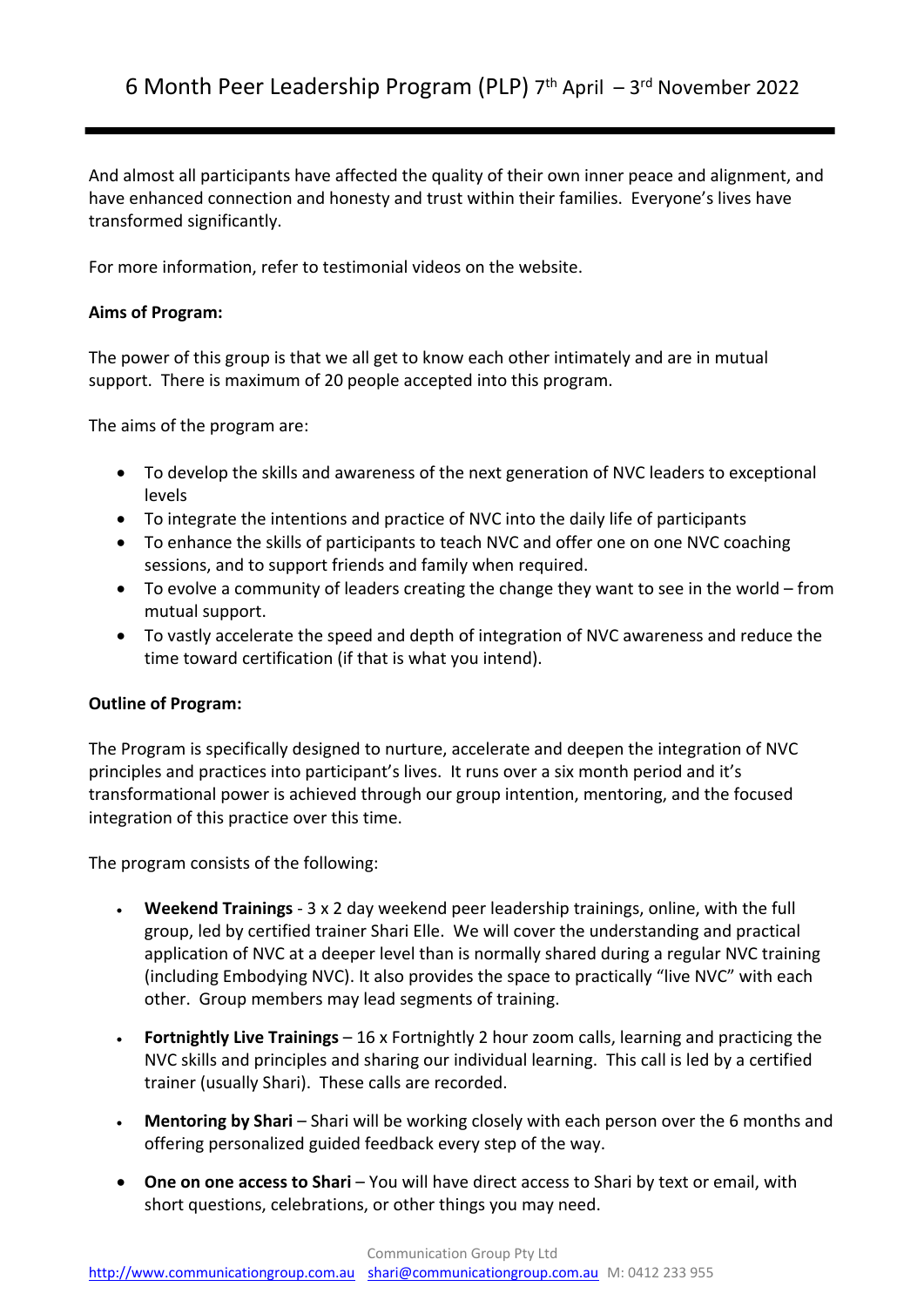- **Pods**  You will be in a Pod of 3-5 people through the duration of the program and these pods will meet monthly with Shari for two hours. It is a time for questions, tracking how each member is going against their objectives, and to ask for any support you may need.
- **Empathy and Support Buddy (optional)** Your pod will provide the support of empathy buddies if you would like this. You can practice the exercises, exchange empathy, and get honest feedback. This accelerates learning through increased practice and feedback.
- **Peer support group** We are all actively supportive of each person growing and developing in the group. We are there in service of each other – each standing in our Leadership as we do so.
- **Private Signal Group** There is a private Signal Group just for our group, where you will be asked to share reflections, celebrations and learnings, and where you can ask questions of the group. It is also where we celebrate and actively acknowledge each other – a powerful part of community building.

## **Optional:**

• **Optional One-on-One Coaching sessions** – Shari will be accessible for by email, text and phone as part of this program. You can also purchase dedicated coaching sessions with her separately if required.

## **About Shari Elle:**

Shari has been sharing NVC since 2001 and is one of the co-founders of NVC in Australia. She is Internationally Certified as a CNVC trainer with the Center of Nonviolent Communication since 2004.

She has studied extensively with Dr. Marshall Rosenberg, and teaches and mentors upcoming NVC trainers.

Shari works in Australia and Internationally sharing NVC. She thrives on creating human connection and understanding within families, workplaces, and communities, as well as mentoring the next generation of leaders with this awareness of what supports Human Connection.



Shari was an original co-founder of the 8 month program *Embodying NVC Consciousness Training* which successfully ran for almost 10 years, and trained over 200 people through the 8 month program. Numerous NVC Certified Trainers have come through this program.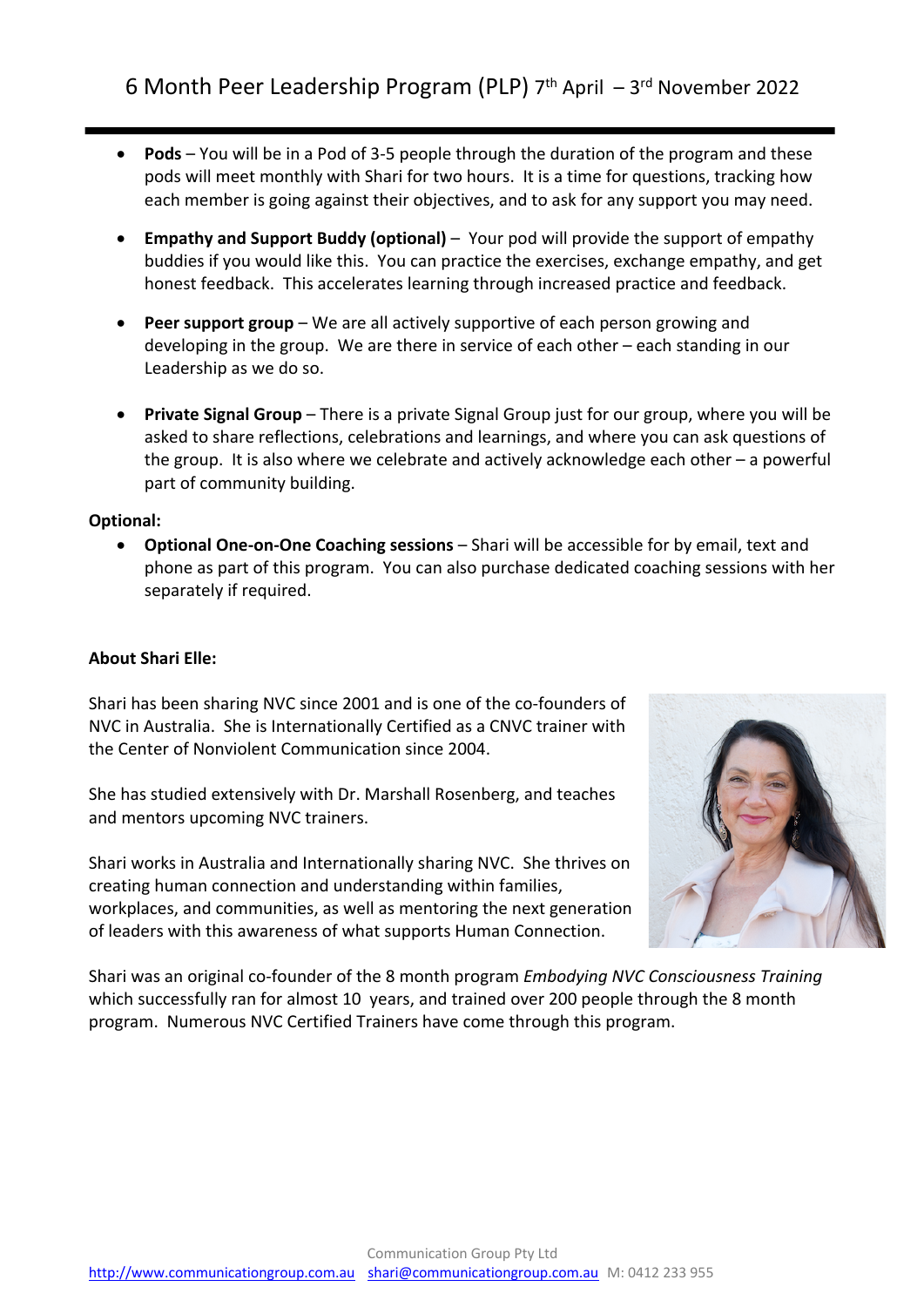# **Requests of Participants joining the Peer Leadership Program:**

One of the reasons this program is SO powerful is that every participant is not just holding this intention of integrating NVC and standing in the full power of their own leadership, for themselves, but they are also committed to support this in each other. A magnification of integration results.

Therefore, we request that each participant:

- Have the intention to embody this consciousness over the 6 months, applying self connection, honesty, and empathy, both during and outside the sessions.
- Support each other in our collective learning of NVC.
- Complete the 6-month program together.
- Commit to attend every scheduled training and coaching session except under exceptional circumstances.
- Implement any self-determined homeplay exercises between coaching sessions
- Prior to commencing the program, have completed a minimum of 2 days NVC training with a certified trainer. Please discuss any concerns/queries about this with Shari.

## **Time Commitment Required for Program:**

The aim of this program is for this awareness to be incorporated into the participant's regular lives. Therefore, it does not require large amounts of time commitment outside of the specified training. It does however require a six month focus and intention of incorporating NVC in this way, as well as this program being a priority in your life.

The envisaged time required to complete this program over 6 months is

- 3 weekends of training on zoom.
- Average of twice monthly 2 hour zoom training sessions
- Pod Group call with Shari once a month for 2 hours.
- Living your normal life to do homeplay (unless you chose some other homeplay)
- Empathy Buddy exchange (optional) 1 hour per week or fortnight.

#### **PLP Program and NVC Certification:**

Accreditation for NVC certification is coordinated by CNVC and is independent of this training. Refer to Certification Pack on CNVC website www.cnvc.org.

However, all work done in the PLP with Shari contributes to the number of days and hours which you are accruing toward your 50 days. We are also covering much of the content you will require for certification. The skills you learn, both in NVC skills and how to share NVC are directly applicable to certification.

In addition, if you are intending or considering becoming certified, I suggest you use this 6 month period to compile your NVC jackal and giraffe and personal insights journal that is required for certification.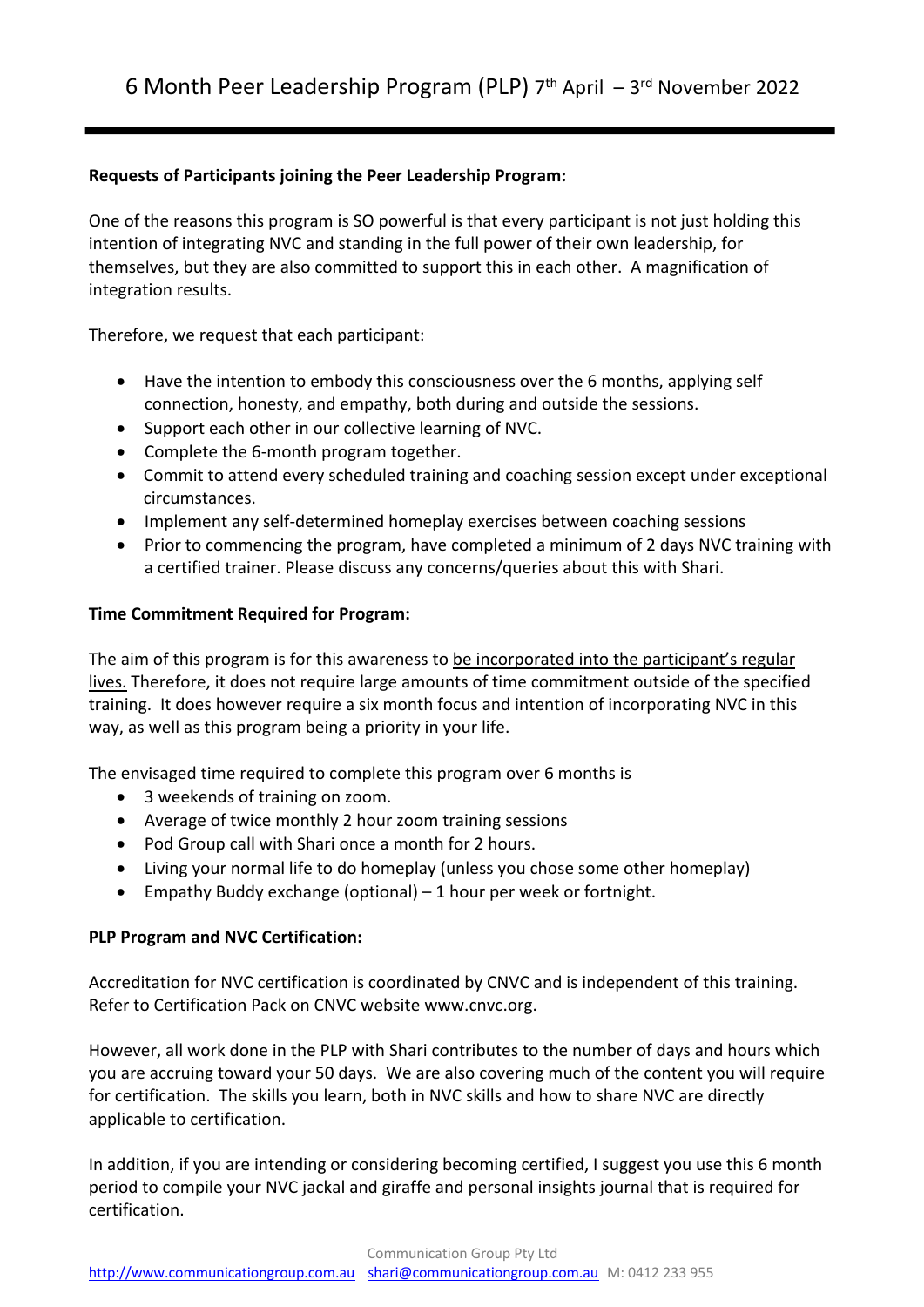We will also video you sharing aspects of teaching NVC which is also required as part of your accreditation.

# **Zoom Fortnightly Training Format:**

The Peer Leadership Zoom Training Sessions are for a total of 2 hours twice monthly, on Thursday evenings, between 7.00 pm and 9.00 pm NSW time. Dates are listed in Appendix 1.

- The format for these calls is:
	- o Members are asked to join the line 10 minutes prior to the starting time. This 10 minutes is for you to settle into the call.
	- o Brief check in
	- o Learning of a key principal / practice of NVC,
	- o Breakout group to practice the exercise and get feedback with partner/group.
	- o Share Questions and Learnings/Ah-ha's.
	- o Closing circle
- To connect with the zoom call, you simply need a good internet connection and computer/ipad. Zoom allows for breakout groups so we will have small group practice.

## **Practice Buddy (optional but highly recommended):**

- If you would like a practice buddy, this will also be available.
- Every week or fortnight you can get together (by zoom or in person) with a buddy and practice the skills learnt in the previous session or exchange empathy. You will also have the opportunity for feedback (in NVC format – you will learn this in an early session) to support you both to improve your skills.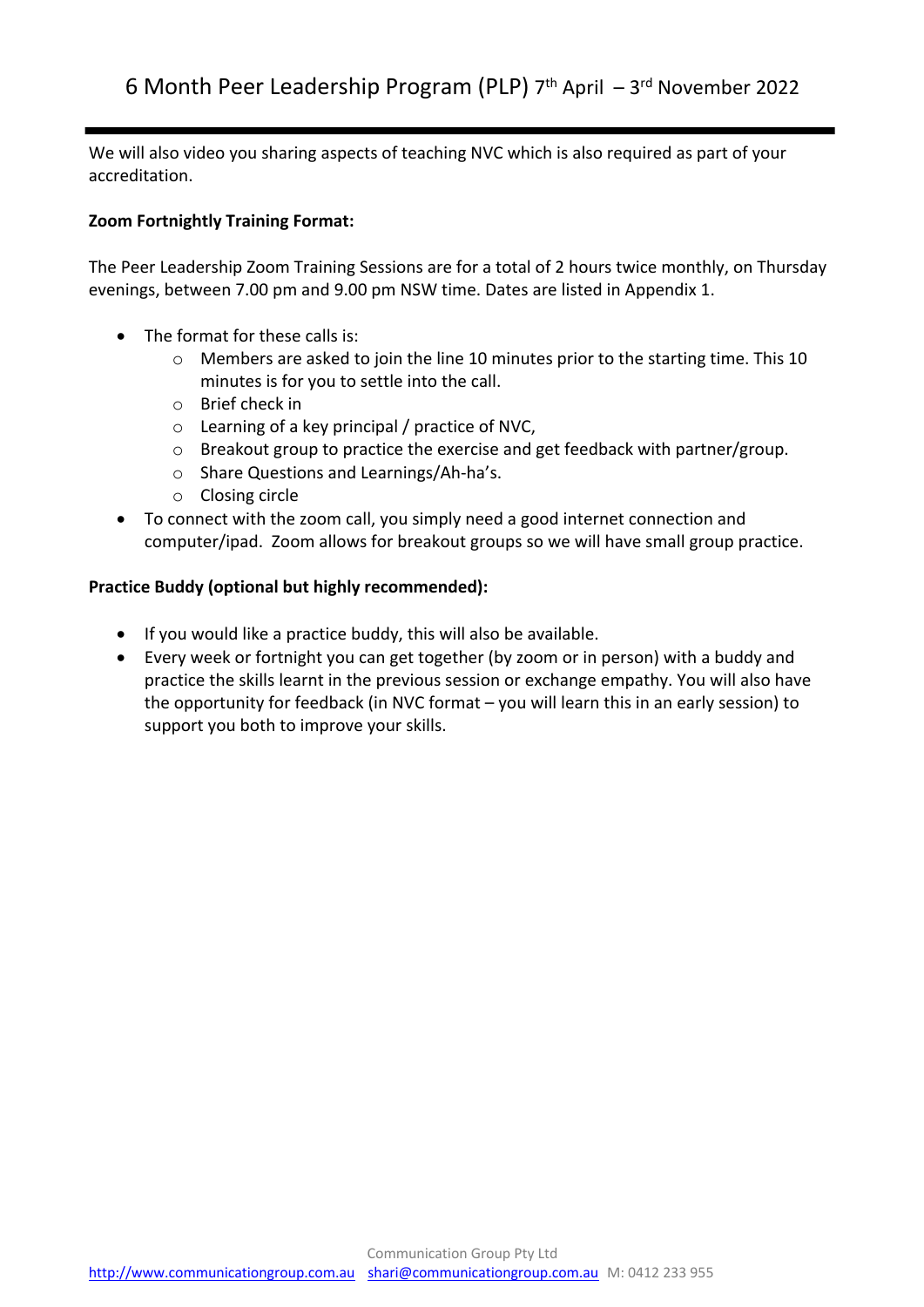

# **Diagram of Components of 6 Month PLP:**

#### **Commencement Dates:**

- Program commences on the evening of Thursday  $7<sup>th</sup>$  April, and concludes on the evening of Thursday 3<sup>rd</sup> November'22. Refer to Appendix A for all dates.
- The first weekend will be  $23^{rd}$  and  $24^{th}$  April 2022.

#### **Limited Numbers in Program:**

As Shari can only closely mentor a small group of people, participants in the PLP program will be limited to a maximum of 20.

#### **Investment in Program:**

Payment Options:

• **Pay in Full:** 

\$450 non refundable deposit on application, with the remainder \$5050 due at least one week before commencement of official program or bonus evenings – whichever comes first. (Total \$5500 inc GST)

- **Monthly Payments:**  \$450 non-refundable deposit is payable to secure your place. Then 6 Monthly payments of \$925 AUD to be paid via automated payments on  $1<sup>st</sup>$  March, then 5 more monthly payments on the  $1^{st}$  of each month. (Total \$6000 inc GST)\*
- Or by other agreed method. Please talk to Shari to explore how we can make this program work for you.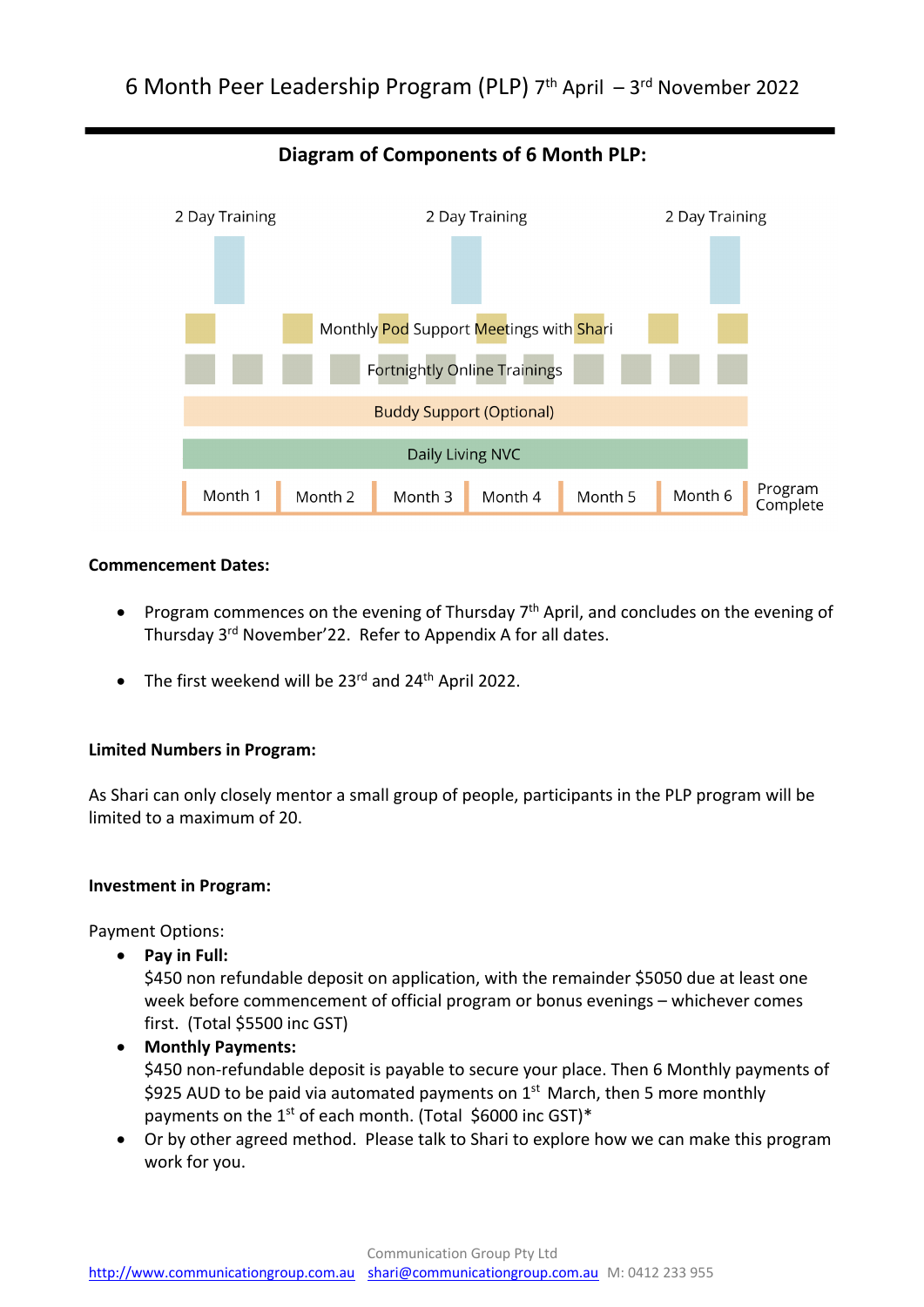**Please note,** as this is a mutual commitment, once you have committed to join this program, there are no cancellations and if you leave the program, all monthly payments are still due.

I would like this program to be accessible for everyone regardless of financial circumstances. If you are currently seeing this amount as beyond your affordability, please contact me so we can explore strategies to meet everyone's needs.

### **\*Please note**:

If you opt for a payment plan, the full amount is payable even if you withdraw from the program before the end of the 6 months.)

## **Next Step:**

If this program sounds interesting for you, then send me an email to shari@communicationgroup.com.au sharing what it is that you are inspired/interested by and we will arrange a time to have a 15 minute conversation and see if it is for you.

If you have any questions about the program, please contact Shari on shari@communicationgroup.com.au or call me on 0412233955.

#### **Summary:**

I am so deeply inspired by the next generation of leaders with NVC skills and the capacity they have in the world – in their many and diverse fields. And by the awareness and compassion we are nurturing together on the earth. But mostly, by the Power of We. What can be achieved when we unite for the common good (including our self) and have the skills to do it.

I look forward to our journeying together!

Warmly Shari Elle 0412233955.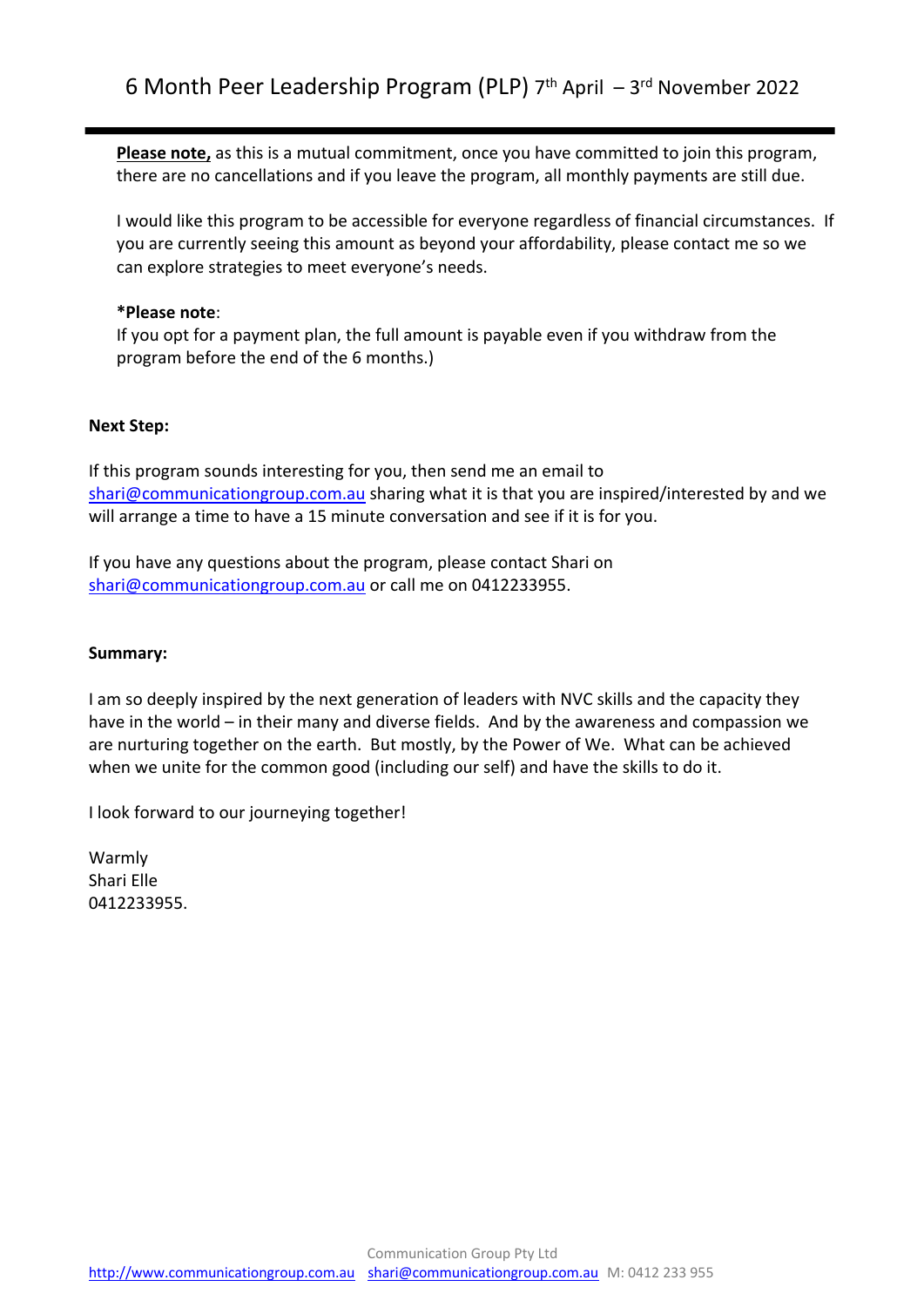## **Appendix A: Dates of Trainings**

The dates of trainings are:

## **On-Line Weekend Trainings**

- Sat and Sun 23rd and 24th April 2022 8.30 am to 5.00 pm
- Sat and Sun  $23^{rd}$  and  $24^{th}$  July 2022 8.30 am to 5.00 pm
- Sat and Sun 15<sup>th</sup> and 16<sup>th</sup> October 2022 8.30 am to 5.00 pm

# **On-Line Live Trainings**

.

Calls are generally fortnightly and on a Thursday night. The time for each call is **7pm to 9pm NSW time**. Dates below.

All trainings will be recorded and are via zoom.

| Thurs 10 <sup>th</sup> | March 2022 (Bonus Evening)  |
|------------------------|-----------------------------|
| Thurs 24 <sup>th</sup> | March 2022 (Bonus Evening)  |
| Thurs 7 <sup>th</sup>  | April 2022 (Official Start) |
| Thurs 21st             | April 2022                  |
| Thurs 5 <sup>th</sup>  | May 2022                    |
| Thurs 19th             | May 2022                    |
| Thurs 2 <sup>nd</sup>  | <b>June 2022</b>            |
| Thurs 16 <sup>th</sup> | June 2022                   |
| Thurs 30 <sup>th</sup> | June 2022                   |
| Thurs 14 <sup>th</sup> | <b>July 2022</b>            |
| Thurs 28 <sup>th</sup> | <b>July 2022</b>            |
| Thurs 11 <sup>th</sup> | Aug 2022                    |
| Thurs 25 <sup>th</sup> | August 2022                 |
| Thurs 8 <sup>th</sup>  | September 2022              |
| Thurs 22 <sup>nd</sup> | September 2022              |
| Thurs 6 <sup>th</sup>  | October 2022                |
| Thurs 20 <sup>th</sup> | October 2022                |
| Thurs 3rd              | November 2022 (Final Night) |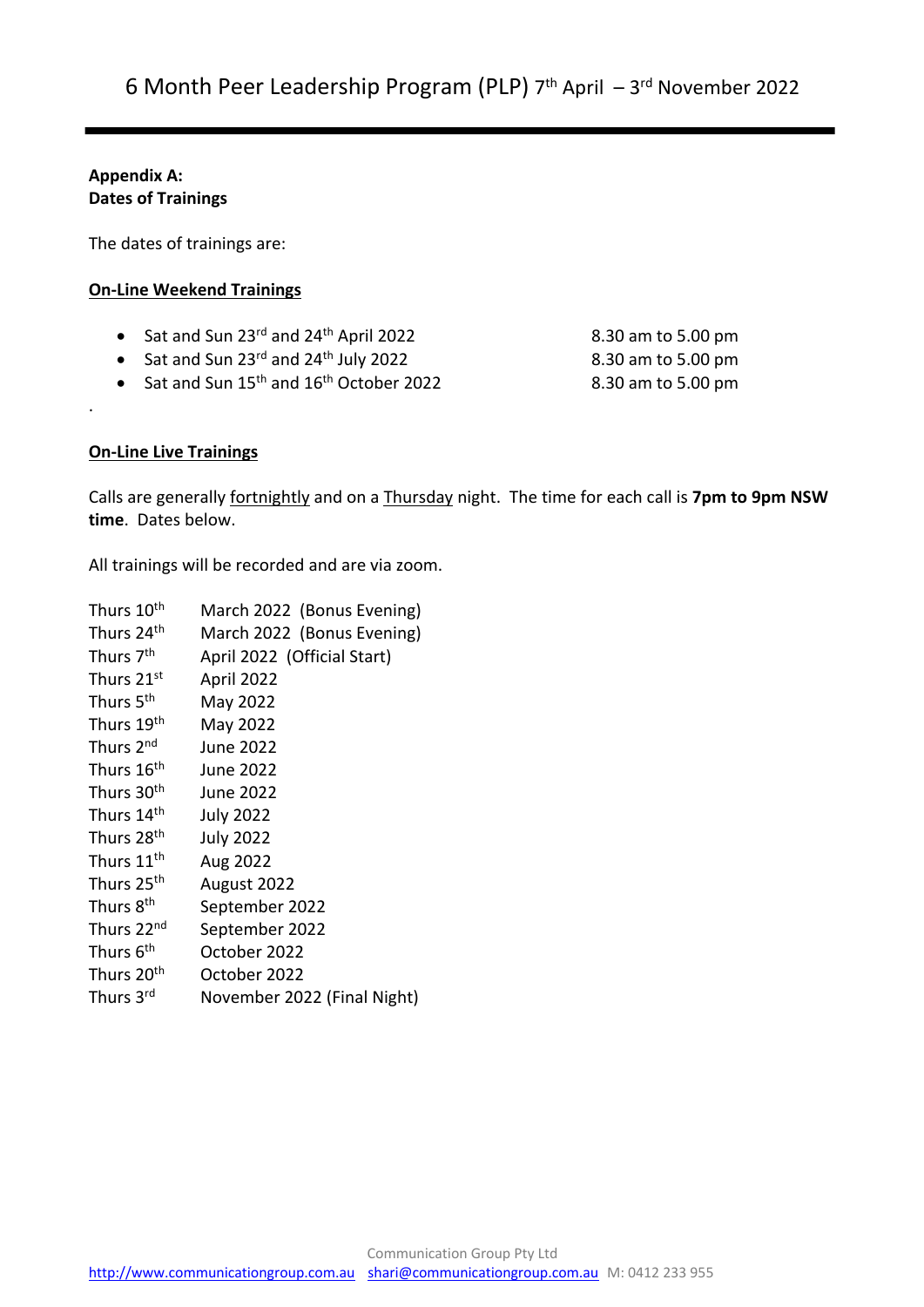## **Appendix B:**

# **Program Content**

Program content may include some of the following (includes information from Certification Pack) and beyond:

- Self Empathy
- Listening to another empathically
- Expressing honestly
- Receiving empathy
- Making requests
- Hearing "No" the Yes in No
- Expressing "No" Expressing the Yes.
- Reward and Punishment
- Moving with Life Energy
- Collaboration versus competition
- "Being Giraffe" vs "doing Giraffe"
- Giraffe honesty vs Jackal honesty
- Empathy vs sympathy
- Protective vs punitive use of force
- Power with vs power over
- Appreciation vs approval, compliments or praise
- Choice vs submission or rebellion
- Observation vs observation mixed with evaluation
- Feelings vs feeling mixed with thoughts
- Need vs Request
- Request vs Demand
- Stimulus vs Cause
- Value judgment vs moralistic judgment
- Natural vs habitual
- Interdependence vs dependence or independence
- Life connected vs life alienated
- Shift vs compromise
- Persisting vs demanding
- Self discipline vs obedience
- Respect for authority vs fear of authority
- Vulnerability vs weakness
- Love as a need vs love as a feeling
- Self empathy vs acting out, repressing or wallowing in feelings
- Idiomatic vs classical (formal) giraffe
- Guessing vs knowing
- Empathic sensing and intellectual guessing.
- Three kinds of giraffe requests
- Hearing another's anger or blame or criticism